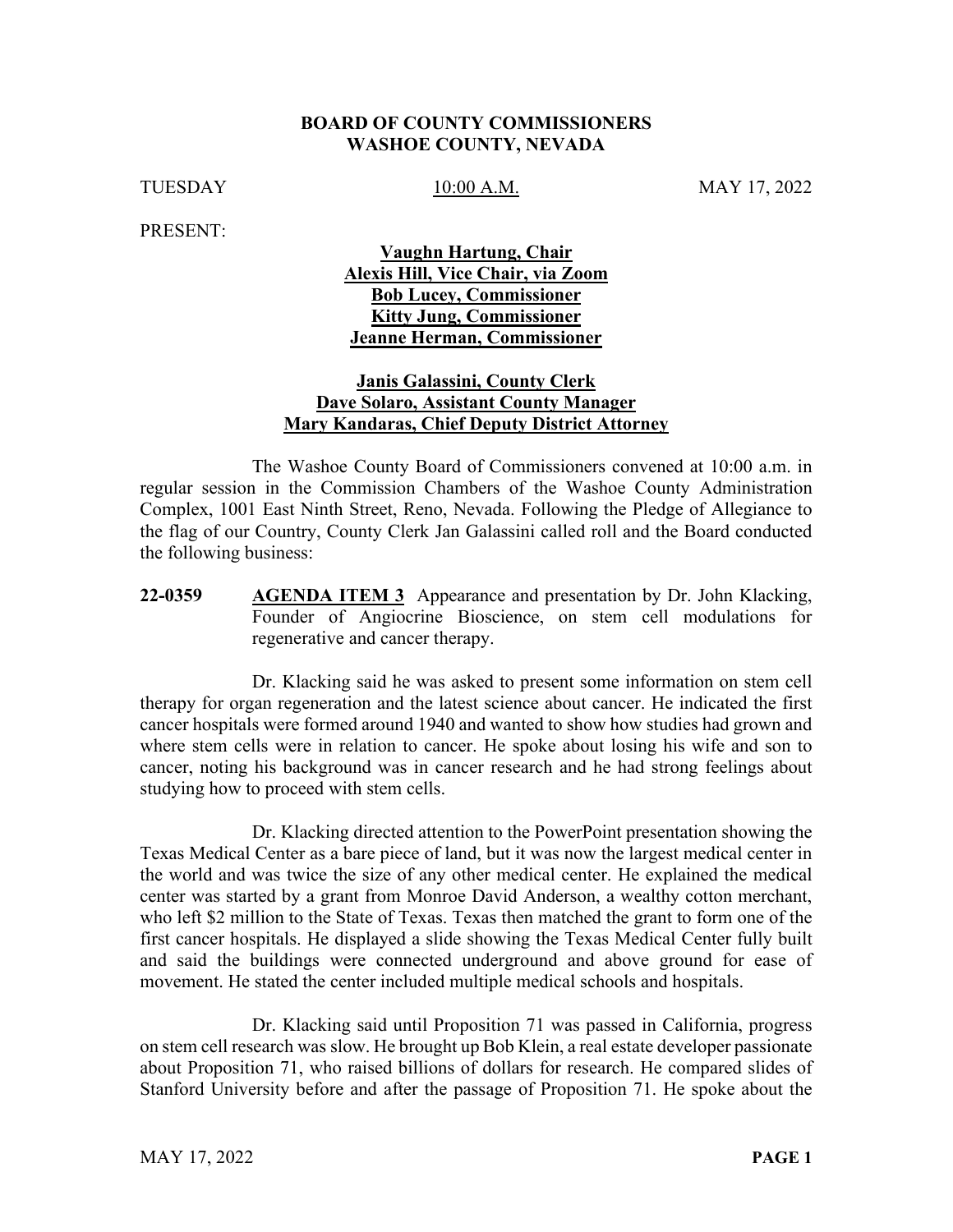tremendous expansion of stem cell research happening across the nation and noted there were currently 3,000 clinical trials dealing in stem cells.

Dr. Klacking displayed a slide depicting the research being conducted at UC Davis before stem cell research began and compared it to a slide showing the extent of research after the proposition passed in California. He noted he sat on the board for UC Davis. He indicated his company, Angiocrine Bioscience, was founded in New York at Cornell Medical Center and was the first company ever incubated there. He said the company moved to California and paired up with UC Davis to be able to receive funding for stem cell research. He stated one of his partners was Dr. Shahin Rafii. He displayed a slide showing an endothelial cell and he believed the best way to explain an endothelial cell was with the blood vein that could be seen in the wrist, noting the cells made the blood veins in the body they lined. He noted COVID-19 (C19) attacked the lining of the lungs, and when inflamed would set off an immune reaction, the cytokine storm, which was problematic with C19. He believed the endothelial cells were a conduit to carry blood throughout the body but discovered they interacted with tumor cells and stem cells much as platelets did. Platelets were revealed to clog the blood at a lesion, but it was later determined they played a much larger role.

Dr. Klacking stated he met Dr. Shahin Rafii at a cancer conference where Dr. Rafii showed the interaction between stem cells and other cells. He said that stem cells had come mostly from bone marrow transplants for the past 40 years, which was an important component. He noted there were other things in the bone marrow that had an effect, but it was stem cells that played the most important role. He indicated the term "bone marrow transplants" were not commonly heard recently, and said people frequently spoke about "stem cell transplants." He mentioned chemotherapy and its effects on the immune system and referenced the movie "The Boy in the Plastic Bubble." The story was about a boy who had to live in an environment with no contaminant microbes because his immune system had been completely wiped out from chemotherapy treatment. Dr. Klacking stated a body would need to be contaminant free for at least 30 days and said the mortality rate was 20 percent due to the body's inability to fight off infections. He spoke about targeting a process to repopulate the stem cells faster by utilizing the endothelial cells. This process could be compared to spreading a layer of soil, which was the endothelial cell and planting a seed, that was the stem cell, which would grow in a laboratory setting, then be integrated into a body to boost the immune system. He indicated they were in the third phase of trials for this process and if successful, it could reduce hospitalization times by half, saving people recovery time and money. He said this was one example of how stem cells worked with cancer and could help during metastasis, the process of cancer cells spreading from where they started to another part of the body. He stated stem cell trials occurred in blood cancers. He mentioned the public was not aware of things called cancer stem cells. He believed breast cancer and childhood leukemia were about 95 percent curable currently but said it came down to the individual and the tumor genome, otherwise known as the DNA. He indicated that stem cells could be an enemy also. He explained that a tumor was a heterogeneous grouping of cells, meaning not all the cells were the same, and when patients received chemotherapy, it would wipe out the easyto-kill cells but could leave the cancer stem cells to appear during a relapse. He noted these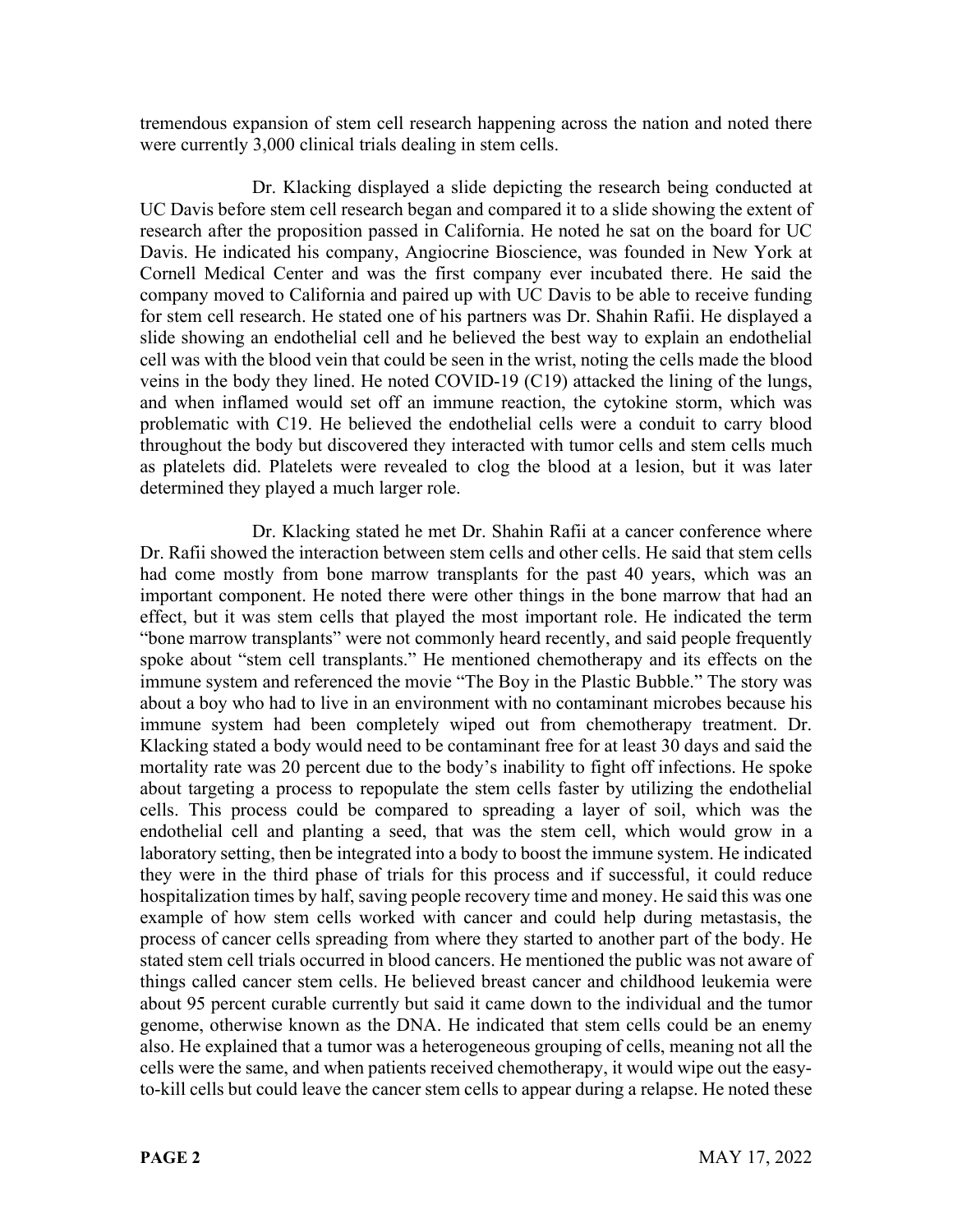cells had a sort of immortality and researchers were trying to determine how to do a better job of going after those specific cells. He said he witnessed cells going through the rhythmic pace of a beating heart under a microscope at Dr. Shahin's lab in 2006. He noted certain organs were more suited to be generated such as the liver; the work to regenerate the liver had been very successful, but he said it would be some time before they could do that with other organs. He stated stem cells could be taken from one part of the body and work for a different area of the body.

Chair Hartung asked about extracting stem cells and growing an organ that would be suitable for replacement in a transplant situation. Dr. Klacking clarified there were different types of stem cells, and some had specific uses. He stated Dr. Rafii determined in his research that stem cells along with endothelial cells were organ-specific and would need to be extracted together to regenerate an organ such as a liver.

Chair Hartung wondered whether a diseased organ could have stem cells harvested. Dr. Klacking said he was not positive about that but thought if they were normal functioning cells they could be extracted unless the process was invasive to the organ.

Chair Hartung asked when the research was being moved to the University of Nevada, Reno (UNR). Dr. Klacking indicated the following Tuesday, noting it would take the support of the public to move forward. He stated the UNR Biotech Program was rated 15th in the nation and said his daughter was a graduate of that program.

Chair Hartung said the Board was supportive of the Nevada Donor Network and Donate Life programs, which was the reason for wanting a presentation about stem cell research being performed around the nation. He added that Dr. Klacking was a representative on the Washoe County District Board of Health.

Dr. Klacking thought he could get Bob Klein to do a presentation, noting the slides Dr. Klacking presented about Stanford University and UC Davis were provided by Mr. Klein. Chair Hartung expressed interest in Mr. Klein speaking at a donor program.

Commissioner Lucey thanked Dr. Klacking for the presentation and spoke about understanding the work he and his company had done with stem cell research. He said it was not only a benefit for the community and the people involved, but the work he did at the Board of Health was extraordinary. He thanked Dr. Klacking for his help and dedication to ensuring the proper steps were being taken to provide adequate health responses.

Dr. Klacking wanted people to understand that stem cells could be injected into places they should not be, saying stem cells were not a miracle. He stated this had occurred in San Diego, California, where stem cells had been extracted from one person and injected into another person without knowing the recipient's genetics. He asserted clinical trials were needed before they were able to move forward. He stated some people were getting stem cells injected into joints for pain but cautioned people to research what doctors were proposing before accepting any injections.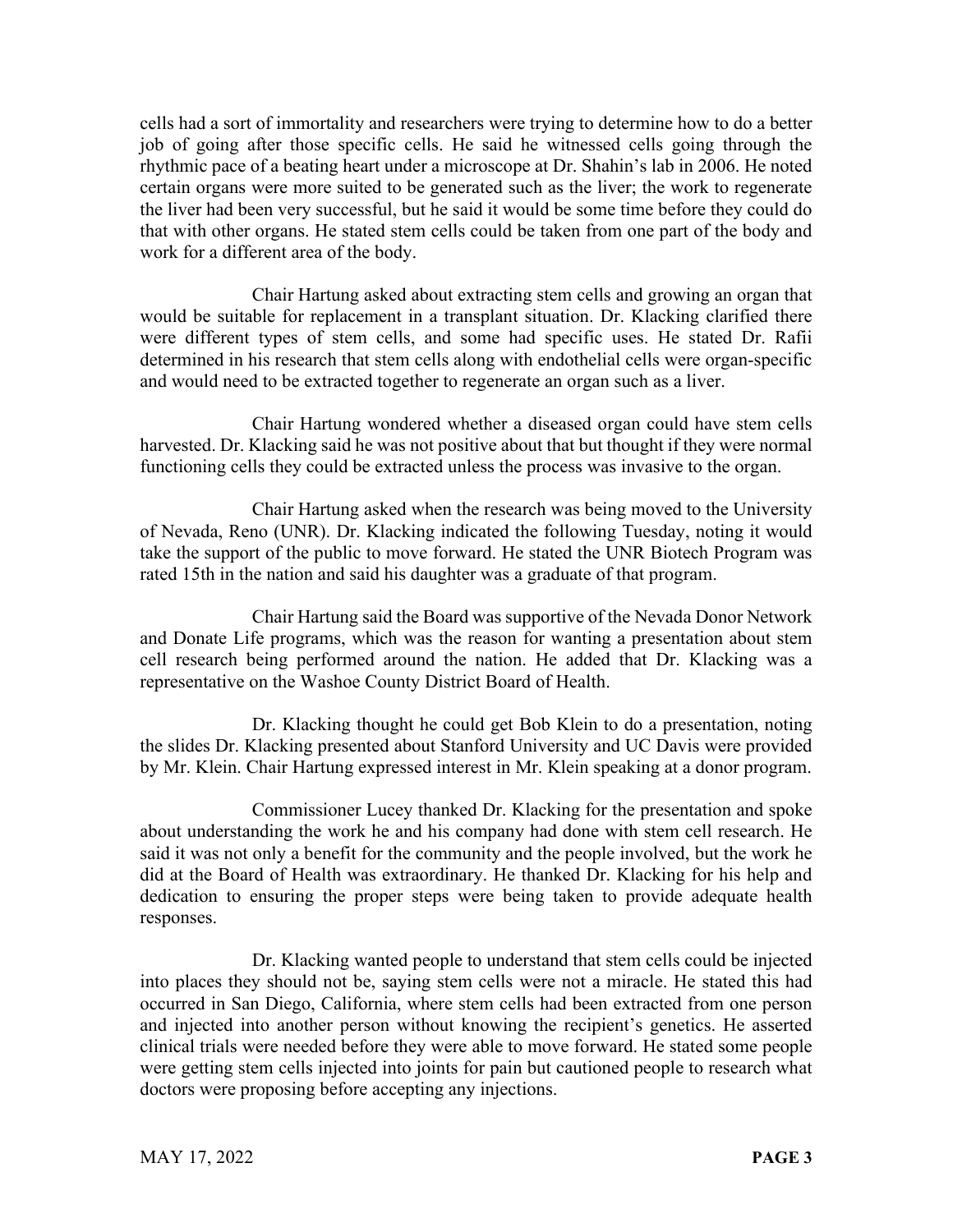Chair Hartung looked forward to Dr. Klacking's leadership and bringing a program to UNR. He believed it would put the University at the forefront. Dr. Klacking said there was considerable interest in bringing biotech companies to Reno. He noted that leaders in the biotech industry were in Boston, San Diego, and San Francisco.

There was no public comment or action taken on this item.

22-0360 **AGENDA ITEM 4** Appearance and presentation by Colin Robertson (Administrator, Nevada Division of Outdoor Recreation) to provide an overview of the Nevada Division of Outdoor Recreation and opportunities for collaboration in Washoe County.

Administrator Colin Robertson stated the Nevada Division of Outdoor Recreation was a new division in the Nevada Department of Conservation and Natural Resources, which was created during the 2019 Legislative Session through Assembly Bill 486. Additionally, Governor Steve Sisolak signed Nevada into the Confluence Accords, which was a national alliance of states with a passion for outdoor recreation. He had the privilege of being the Chair of the Confluence of States for the current year. He noted there were 13 states in the alliance currently but said as of the following week there would be a total of 16 states nationally. A larger network of about 40 states total had interest and strategic direction towards creating offices for outdoor recreation. All the offices were similar and built on comparable principles. He indicated outdoor recreation in Nevada was a \$4 billion industry and provided just under 50,000 jobs statewide. For the first few years, the Division had focused on building relationships between State and federal agencies and was currently moving into local relationships.

Mr. Robertson conducted a PowerPoint presentation and reviewed slides with the following titles: Division of Outdoor Recreation; Division Partners; Current Priorities; SCORP Priorities; EDA American Rescue Plan (3 slides); What SB52 Does; and How Washoe County Can Engage with This Work.

Mr. Robertson stated the new Statewide Comprehensive Outdoor Recreation Plan (SCORP) would be sent to the National Park Service by the end of the month. He believed it was about 16 months of work including very granular details associated with outdoor recreation of many kinds. The SCORP was driven by three key themes: sustainable outdoor recreation, pathways to health and wellness, and community and economic vitality. He indicated these were the focus of much of the work that the Division would be conducting over the next five years. He mentioned Senator Catherine Cortez Masto worked to support the revitalization of the travel, tourism, and outdoor recreation sector of the economy, which meant important things to Nevada and the Division's work. Funding was earmarked for a special project in Northern Nevada to work with the U.S. Forest Service and community partners across all sectors for the planning and management of the Tahoe Meadows in the Mt. Rose Corridor. He noted this had been a concern for some time and they were able to convince the Economic Development Administration (EDA) to use funds to conduct a planning process to help mitigate some of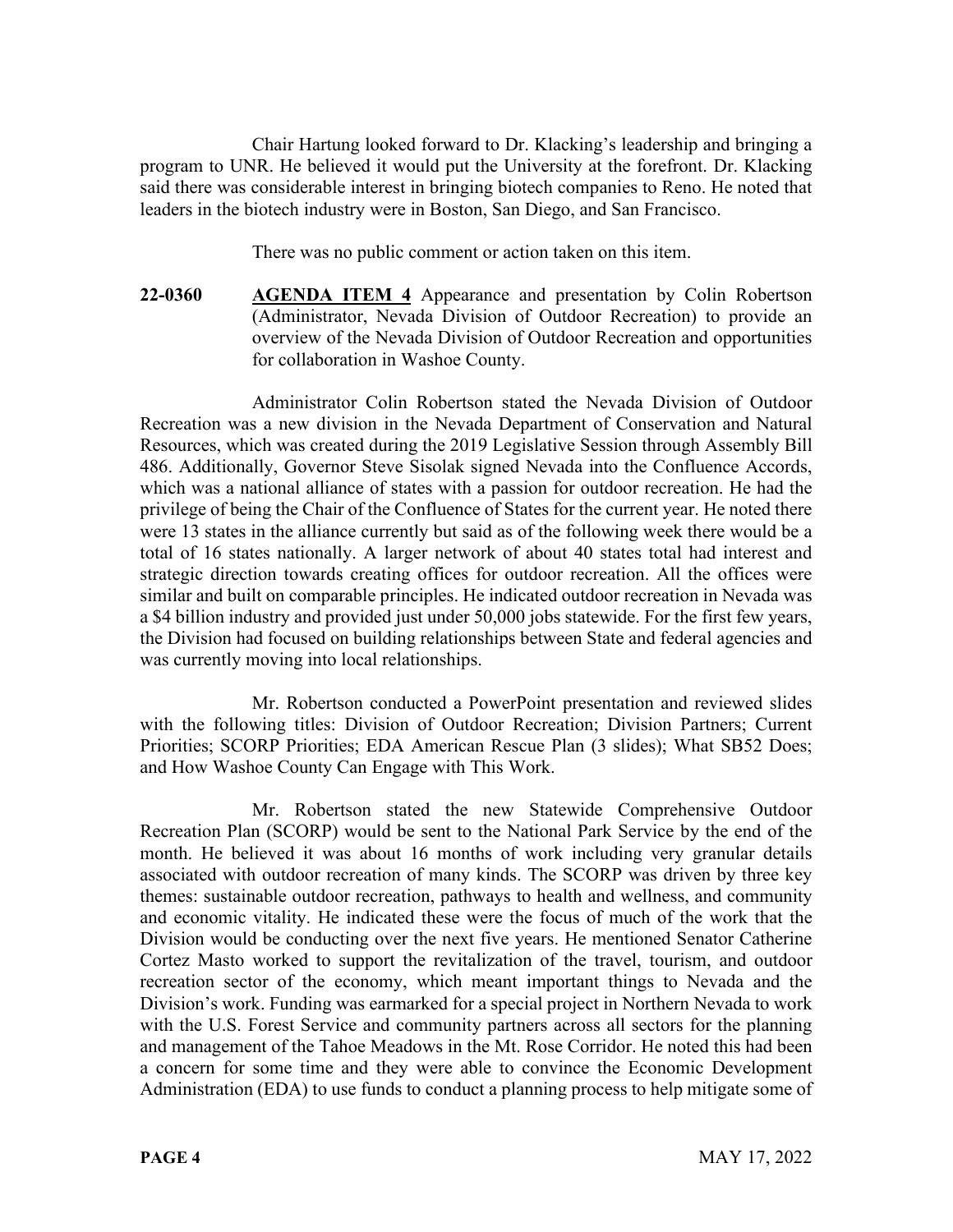the public safety concerns in the Tahoe Meadows area. He stated they currently had two employees but would soon add a third person. He expressed interest in utilizing relationships with members of the Board to enhance and advance efforts and asked the Board to engage him with ideas for outdoor planning and the impact of outdoor recreation related to economic and community development in Washoe County. He encouraged the Board to introduce him to potential partners. He appreciated the local outdoor recreation that had already been established and wanted to continue to enhance that and work collaboratively with the County.

Commissioner Herman mentioned that District 5 had a great deal of outdoor recreation. She expressed gratitude to Governor Sisolak for adding this new department because it was important to keep land maintained and up to date for people to enjoy, especially during COVID-19 (C19). She had been assertive with the County to leave the outdoor recreation open during C19 to provide a place where people could get outside and not feel locked up in their houses. She thanked Mr. Robertson for the wonderful job the department was doing.

Commissioner Jung wondered when data was going to be collected and whether it would be done county by county. Mr. Robertson stated that was the goal so the division could get to a more granular level of detail. He said data from the national level to the State level was detailed to show economic impacts and they wanted the local data to be just as detailed, although he noted it would be a process and would not happen on the first effort. He informed work had begun with the SCORP on the asset inventory for every State and local land manager operating in Nevada related to outdoor recreation infrastructure. He said Washoe County was integral to the process and would know how many miles of trails, campsites, and acres of open space existed in each county. He noted each county had an appendix for this information included in the SCORP.

Commissioner Jung wanted to see the information by county because it would help with distributing resources where they were needed, as well as making a case to the State about the differences between Washoe County and Clark County related to the economic impact of year-round outdoor recreation possibilities. She thought Northern Nevada got lost at times and was happy that Mr. Robertson, as a State Director, resided in Washoe County. People familiar with Southern Nevada were unaware of how different it was from Northern Nevada. She wondered where the closest dark sky area was with lodging to see stars in Northern Nevada. Mr. Robertson stated there were tremendous dark sky resources across the entire State. He noted Boulder City was currently exploring a dark sky lighting ordinance to take advantage of the proximity of Lake Mead National Recreation Area, which was the fifth most visited national park in the United States. People were visiting for the dark sky opportunities and the lake. He noted the opportunities for dark sky tourism were significant in the entire State and they were working to promote that aspect and encourage people to conserve the dark sky assets as well as other types of natural resources.

Vice Chair Hill said she would take Commissioner Jung on a camping trip to Massacre Ridge to see the massive number of stars out there. She expressed excitement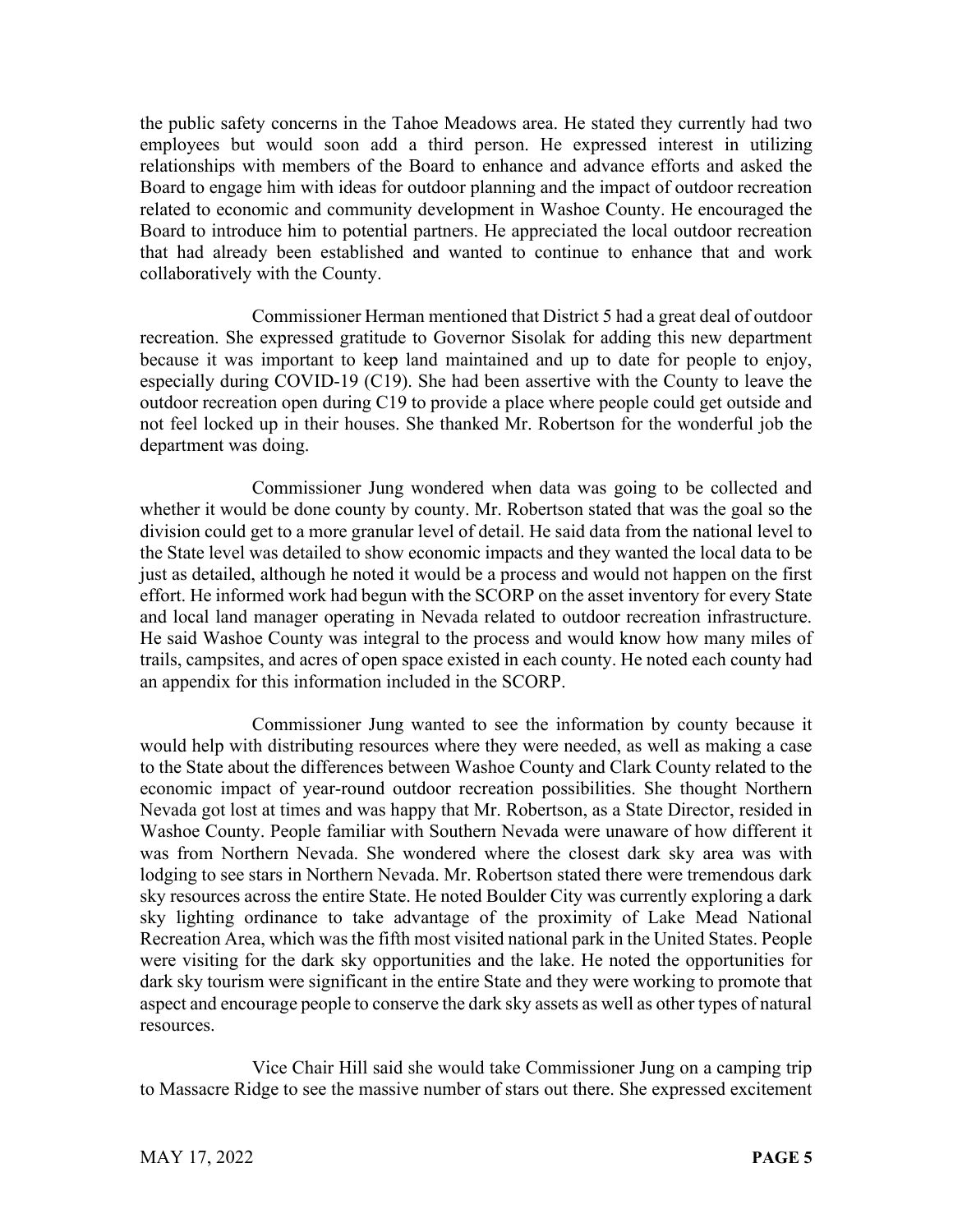about Mr. Robertson living in Northern Nevada and thanked him for all his work with outdoor recreation in the State. She thought his accomplishments were incredible, especially with being a one-man show for so long. She brought up the Tahoe Meadows as being a huge concern to her constituents, and she thanked Mr. Robertson for the awareness he had created about the major highway going through that area. She was unaware whether the funding had been received for the planning and was excited to offer any help she could. She thought the County could use guidance with the Ambrose Dam and was not sure whether he had been made aware of the concerns of river rafting near that park. She wanted to speak with him offline to inquire about ways to work together. Mr. Robertson stated it was important that Washoe County had participated in the destination stewardship planning process for Lake Tahoe. He noted the County supported this and said the process was underway starting that week with visioning workshops in Kings Beach. He explained more workshops were planned for Incline Village and Stateline to help steward the natural resources and tourism with outdoor recreation economies that were thriving because of Lake Tahoe. Vice Chair Hill spoke about the Tahoe stewardship program and said there was a group that would be presenting to the Board.

Commissioner Lucey thanked Mr. Robertson for the presentation. He wondered how he was working with other visitor bureaus and agencies to ensure information about stewardship for environmental recreation was communicated. Mr. Robertson indicated he was very involved in conversations across the State with convention and visitor authorities, especially in the major metro areas. In the more rural communities, he partnered with designation marketing organizations such as White Pine County Tourism and Recreation. He stated the work he did with the National Park Service was not limited to the SCORP. The Division was active in shepherding projects across the State to help a program within the park services called the River Trails and Conservation Assistance Program, which provided technical assistance to communities when it was invited to visit and educate about community and structure opportunities. He noted that was happening in Washoe County with Gerlach and the Truckee Meadows Parks Foundation among others. He said they worked on local relationships with convention and visitor boards to promote responsible recreation and tourism for the long-term and stewarding of natural resources.

Commissioner Lucey asserted the Reno-Sparks Convention and Visitors Authority (RSCVA) had always focused on outdoor recreation and not just the Truckee River or mountains for tourist populations. He asked Mr. Robertson to elaborate on the University of Nevada, Reno (UNR) Cooperative Extension and wondered about its participation. Mr. Robertson thought there were significant opportunities in Nevada for business tourism, particularly in the outdoor industry. He stated the Reno-Sparks area was a perfect-sized market for niche businesses and conventions and thought the RSCVA and Las Vegas Convention Authority could work together and generate more business-oriented travelers coming to Nevada for outdoor recreation.

Mr. Robertson shared that he grew up on a sheep farm in Minnesota and came to Reno 22 years ago for graduate school at UNR. He was involved in 4-H growing up and said the Cooperative Extension was the administrator of the 4-H programs in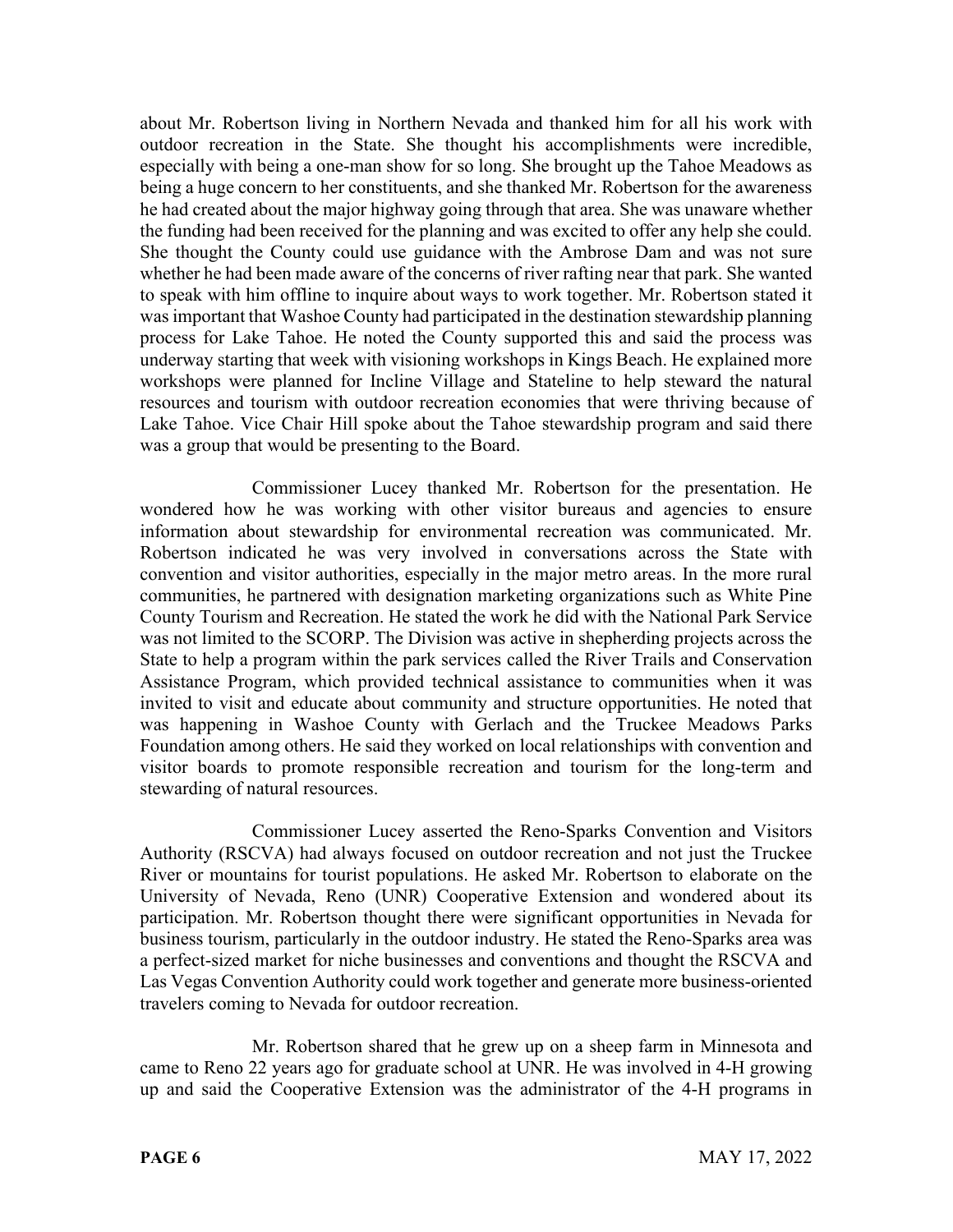Northern Nevada and it did tremendous work. He believed 4-H had the ability to work with local assets in a remote area to advance ideas about health and wellness and the educational benefits of being outdoors. The Cooperative Extension was an integral executor of those ideas and concepts because it was on the ground in the communities bringing that work to 4-H programs. The 4-H camp in Lake Tahoe was looking for space and resources for a Southern Nevada camp as well, potentially in either Lincoln or Clark County. He indicated he spent significant time applying for EDA assistance for the planning and construction of those camps with the Cooperative Extension.

Commissioner Lucey said when the Division was created the Board was unsure of the outcome or how comprehensive it would be, and he was pleased with the success. He noted that he and Vice Chair Hill were still working on the initiative for the Truckee Meadows Lands Bill, which was for the preservation of wilderness spaces in the northern part of Washoe County. He said the needs of the community and stakeholders could be determined in an educated way because of organizations like this. Mr. Robertson asserted companies could recruit and retain talent in the communities based on outdoor recreation opportunities, which was important in Nevada.

Chair Hartung asked Mr. Robertson whether he had a metric to determine the ingress from outside of Nevada. Mr. Robertson said that would require a lot of resources that they did not have at the State level to fund a study of inflow. He said with strong relationships with Travel Nevada and the Department of Tourism and Cultural Affairs, they had more assets to obtain visitor data related to where and how long people were spending in certain places. He stated, for example, that more Utahans and Californians visited Great Basin National Park than Nevadans and he wanted more Nevadans to take pride in this park since it was in the State of Nevada. He asserted it was important to be able to gather that information to provide accurate details about the economic impacts.

Chair Hartung wondered whether Mr. Robertson was including ghost towns and the history of Nevada in the SCORP. He spoke about remembering family trips to rural places in Nevada that were rich in history. Mr. Robertson said scenic driving was one category of outdoor recreation, not the largest, but he indicated there were more ghost towns than lived in towns in Nevada and it was an essential overlap with outdoor recreation. He explained the Venn Diagram for Nevada; heritage and outdoor recreation overlapped and he believed there was a lot of power and opportunity for the State.

There was no public comment or action taken on this item.

## **22-0361 AGENDA ITEM 5** Public Comment.

Ms. Elise Weatherly spoke about the King's Conduits, wanting to be heard, staying longer at meetings starting in June, her brain surgery, Gordon Lightfoot, Joni Mitchell, Elon Musk, and God needing her.

## **22-0362 AGENDA ITEM 6** Announcements/Reports.

MAY 17, 2022 **PAGE 7**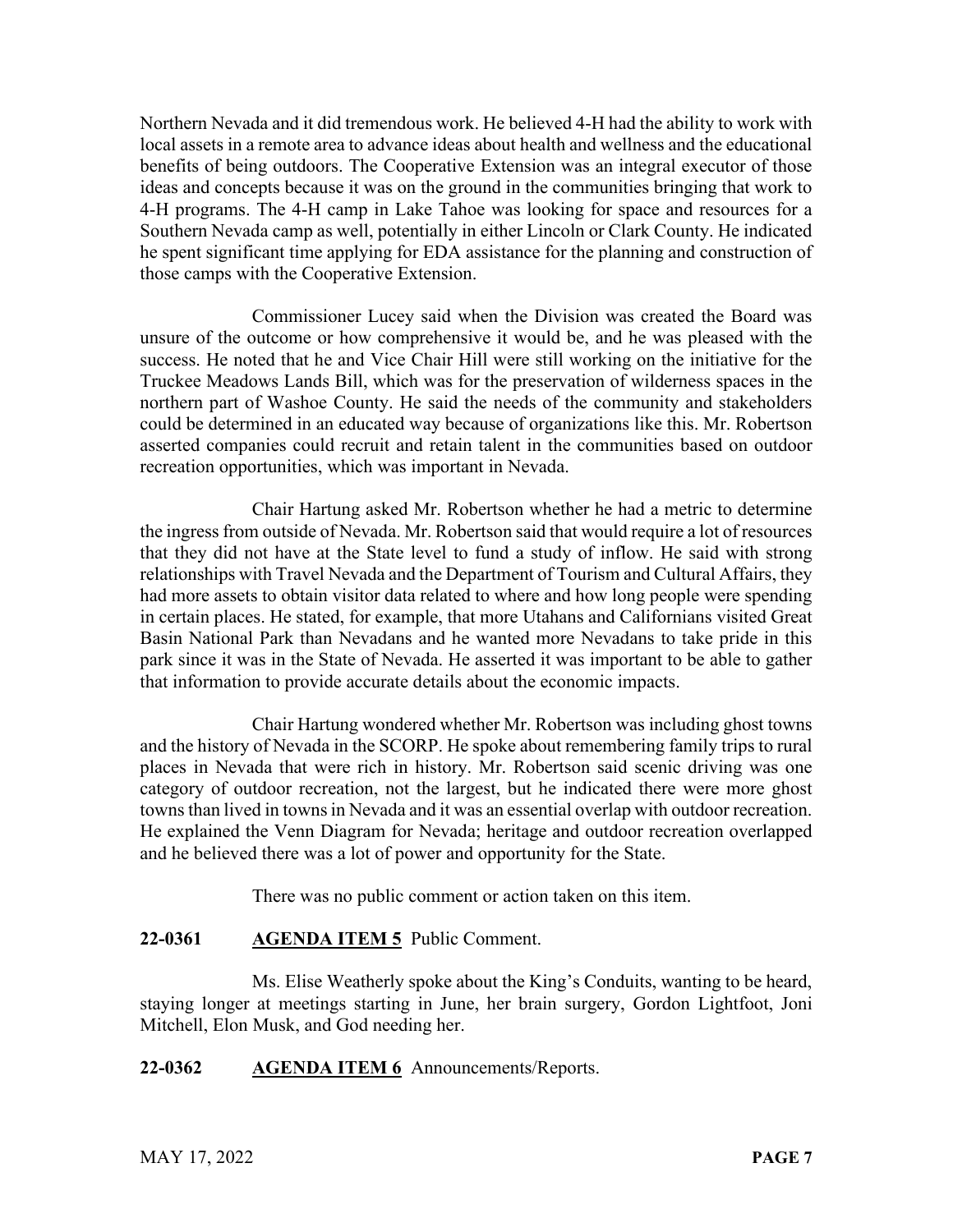Assistant County Manager Dave Solaro thought some items on the agenda could appear that Washoe County was spending additional money for management of the Cares Campus, although these funds had already been discussed at previous meetings and were for day-to-day operations.

Vice Chair Hill stated she had the opportunity to attend a Federal Emergency Management Agency disaster training with County staff. She spoke about how impressed she was by the Emergency Management Team, the Sheriff's Office staff, and County Manager Eric Brown and his staff. She said there was so much work the team did to prepare Washoe County for emergencies and stated the leadership within the County was incredible. She looked forward to further planning and investment in emergency management for Washoe County.

Vice Chair Hill said her district had a Community Advisory Board meeting the previous evening and a constituent discussed a neighbor who had excessive weeds on their property. The constituent had gone to code enforcement to ask for a citation to be issued because of concern about fires in the Verdi area. She noted that Washoe County did not have a code to cite people for excessive weeds and thought this was something the Board needed to consider. She wanted an update and presentation by staff for consideration of future code enforcement and public safety.

Commissioner Herman spoke about a remaining bump on Lemmon Valley Drive near Nectar Street in an area where the speed limit was up to 35 miles per hour and was concerned that cars could be damaged by hitting that bump.

Commissioner Jung reminded the Board it was Emergency Medical Services Week, and the Regional Emergency Medical Services Authority (REMSA) was hosting a barbecue and employee reception to recognize emergency responders. She said the event would take place in the REMSA helicopter hangar.

Commissioner Jung agreed that experts were needed to help with issues of excessive weeds. She thought many code enforcements needed to be looked at by subject matter experts like the Fire Chief or a designee to harden the whole County against the year-round wildfire threat. She stated the issue was not just in Verdi but more global and she was interested in helping Vice Chair Hill with this issue as it was important to take preventive measures.

## **PROCLAMATIONS**

# **22-0363 7A1** Proclaim May 15, 2022 as National Peace Officer Memorial Day and May 15 - 21, 2022 as National Police Week.

Commissioner Lucey invited Chief Deputy Herrera, Captain Corey Solferino, and Sheriff Darin Balaam to accept this proclamation. He stated part of the work of the Board of County Commissioners was to create policy and put forth levels of laws and ordinances that protect the citizens. He said the only way the laws and ordinances were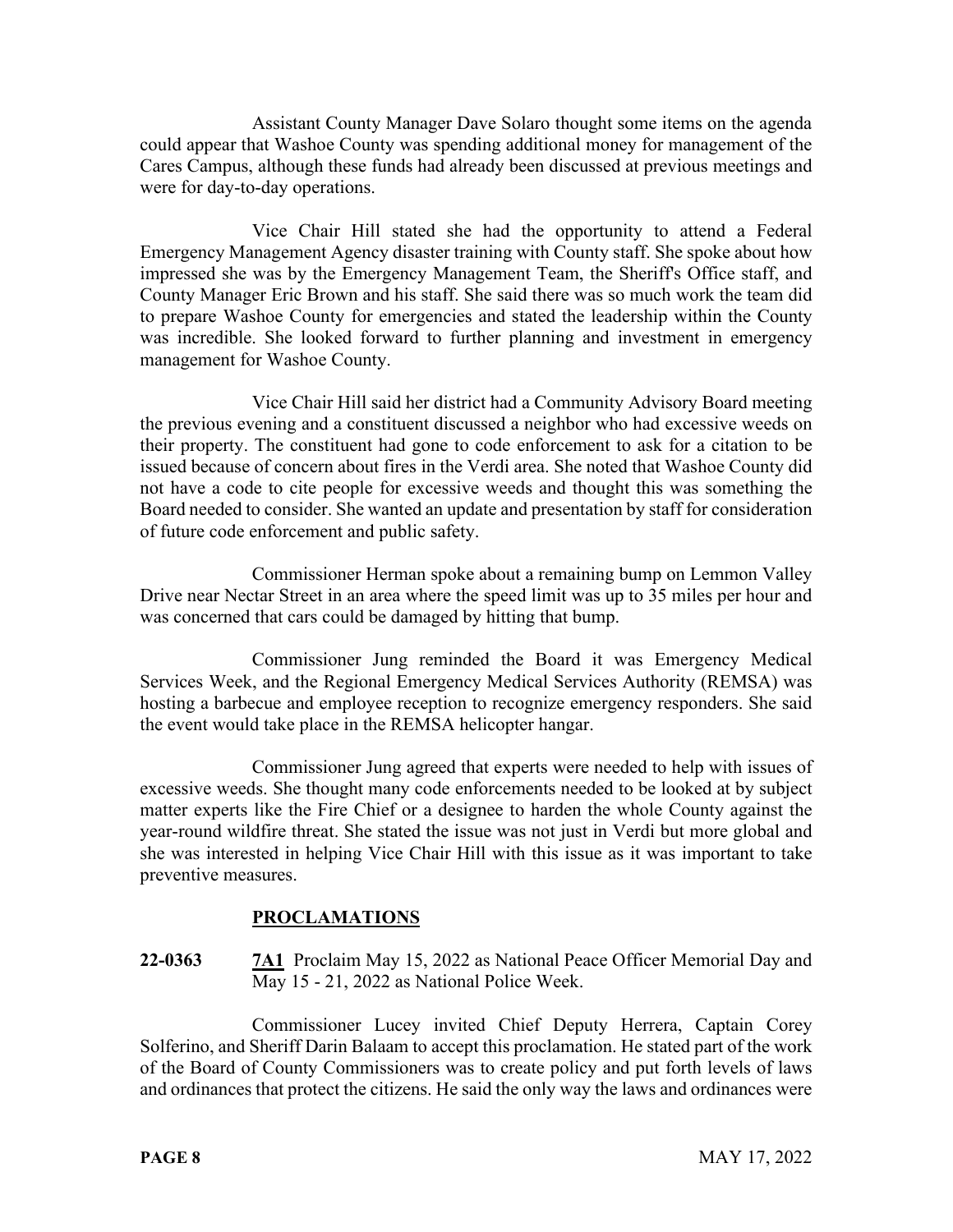adhered to was by enforcement and the Sheriff's Office and police departments did this job tirelessly. He said this proclamation was for them and the work they did to protect the community.

Chair Hartung mentioned he attended the James D. Hoff Memorial, which was well attended by many political figures to honor the fallen police officers. He said he was deeply touched by the brave men and women who wore bullet-resistant vests and put themselves in harm's way to protect the community daily. He expressed sincere gratitude to each one of them.

Sheriff Darin Balaam thanked the Board for the kind words and thanked the community for acknowledging the work of law enforcement. He mentioned it was unfortunate that the Sheriff's Office would be adding one of their own to the memorial next year, Deputy Jarett Oroszi.

**22-0364 7A2** Proclaim May 2022 as International Internal Audit Awareness Month.

Commissioner Herman read the proclamation and presented it to Internal Auditor Samantha Turner. Ms. Turner thanked the Board for the proclamation every year and said it was the only time she was in front of the Board. She thanked Commissioner Herman for being on her internal audit committee and Vice Chair Hill for being the alternate.

**22-0365 7A3** Proclaim May 2022 as National Mental Health Awareness Month.

Commissioner Jung read the proclamation. She was honored to say the County benefit package included extensive coverage for employees to speak to mental health professionals if experiencing any type of mental health crisis. She mentioned the County was the third-largest employer in the region that provided good mental health benefits. She appreciated the leadership of the Board for its advocacy of mental health in the community. She spoke about the work Commissioner Lucey did as the Chair of the Board during COVID-19 (C19) to ensure children had adult supervision and places to go when their parents still had to work. She asserted that online learning was only good for a small number of children, those who needed minimal supervision to complete schoolwork. She expressed pride for being an employee of such a good organization. She thanked the people that fought at the legislative sessions for mental health.

Regional Behavioral Health Coordinator Dorothy Edwards reminded the community that behavioral health issues included both mental health and substance abuse. She spoke about how proud and impressed she was by the collaboration within all agencies associated with behavioral health. She noted they were working on a policy board, crisis stabilization, health district collaboration, and C19 outreach. She mentioned they reached out to people with C19 to provide someone to talk to and many times they would also provide resources such as food. She stated they were working on an emergency response plan that included a behavioral health plan and said if they had learned anything it was that they needed to be better prepared to deal with issues. She expressed gratitude to work with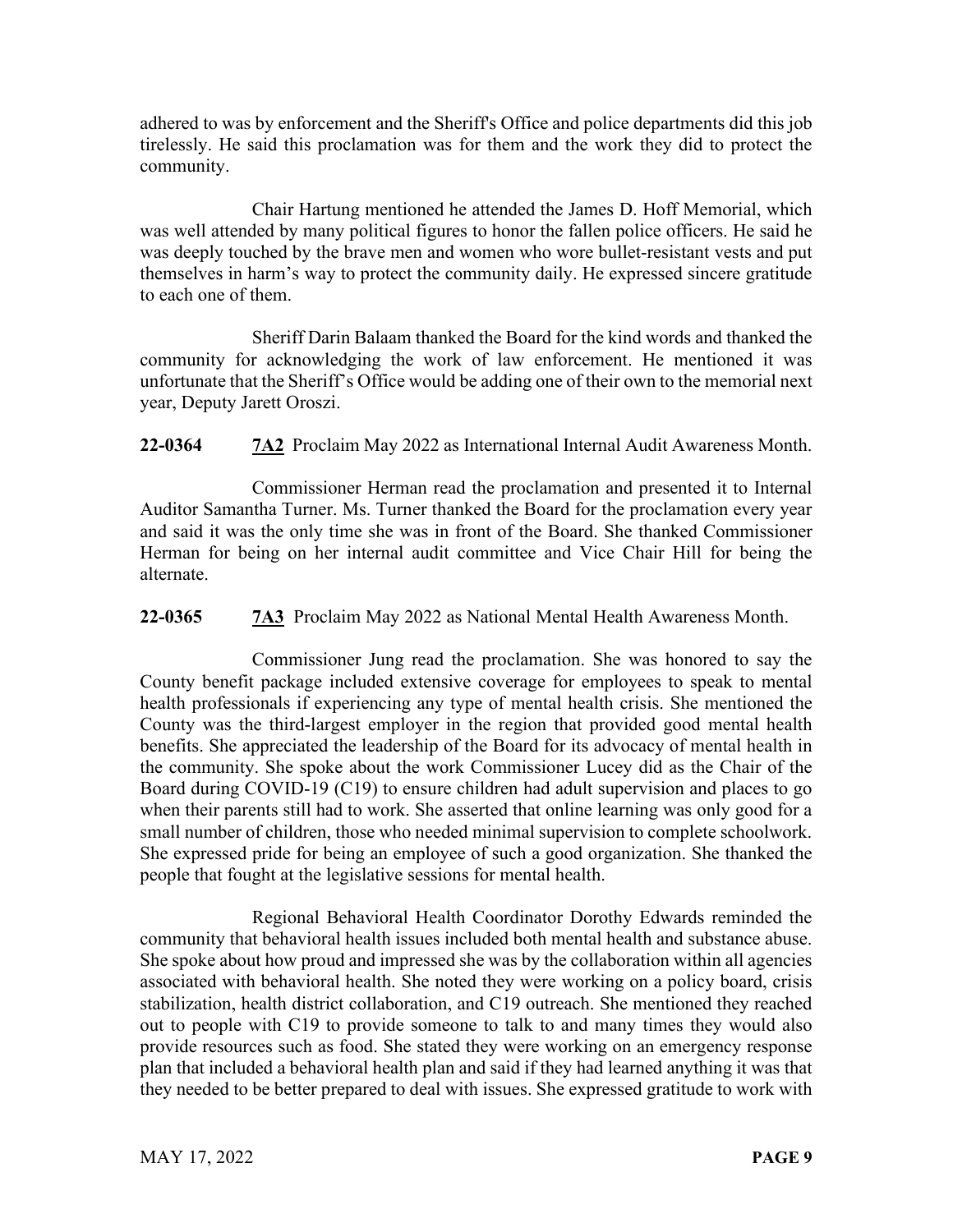law enforcement and mental health clinicians that excelled at what they did. She thanked the Board for its support.

Mental Health Counselor Supervisor Elizabeth Pope from the Cares Campus thanked the Board for the support in bringing mental health assistance to the campus.

Captain Corey Solferino thanked the coalition for the work it did. He thanked County Manager Eric Brown, Sheriff Darin Balaam, and the Board of County Commissioners for bringing mental health awareness to the Sheriff's Office. He mentioned some calls could be heinous and when they received back-to-back calls, it did not provide officers with a break. He said changing the paradigms of the past and bringing mental health awareness to the forefront was critical for their future success. He had the opportunity to attend the Southern Police Institute Administrative Officers Course in 2019 and finished his master's degree there with his thesis on negative affect responses and maladaptive coping strategies for law enforcement. He commented it was not a secret that people did not handle stress well and unless they were provided with outlets and the ability to bring mental health awareness to the forefront, it could continue into bad behavior and ineffective coping strategies.

Chair Hartung thanked the collaboration of agencies for the hard work and stated it was not easy and took a special person to do this work. He spoke about the collaborative dealing with many people with substance abuse issues who were selfmedicating. He believed individuals could not be on a productive path until they were clean and sober.

There was no response to the call for public comment.

On motion by Commissioner Lucey, seconded by Commissioner Jung, which motion duly carried on a 5-0 vote, it was ordered that Agenda Items 7A1 to 7A3 be adopted.

## **DONATIONS**

**22-0366 8A1** Recommendation to (1) accept and acknowledge face shields donated to the Nevada Cares Campus from AmerisourceBergen in the estimated amount of [\$1,488.00]; (2) accept and acknowledge various hygiene items donated from the Washoe County Housing and Homeless Services Amazon Wishlist to the Nevada Cares Campus from various community members, in the estimated amount of [\$196.17]; (3) accept and acknowledge various winter clothing items donated to the Northern Nevada Continuum of Care from the non-profit, We Serve with Helping Hands, for the Point in Time Count totaling an estimated market value of [\$285.24]; (4) accept and acknowledge various miscellaneous items donated to the Northern Nevada Continuum of Care from the Reno Collective, for the Point in Time Count in the estimated amount of [\$50.00]; Manager's Office. (All Commission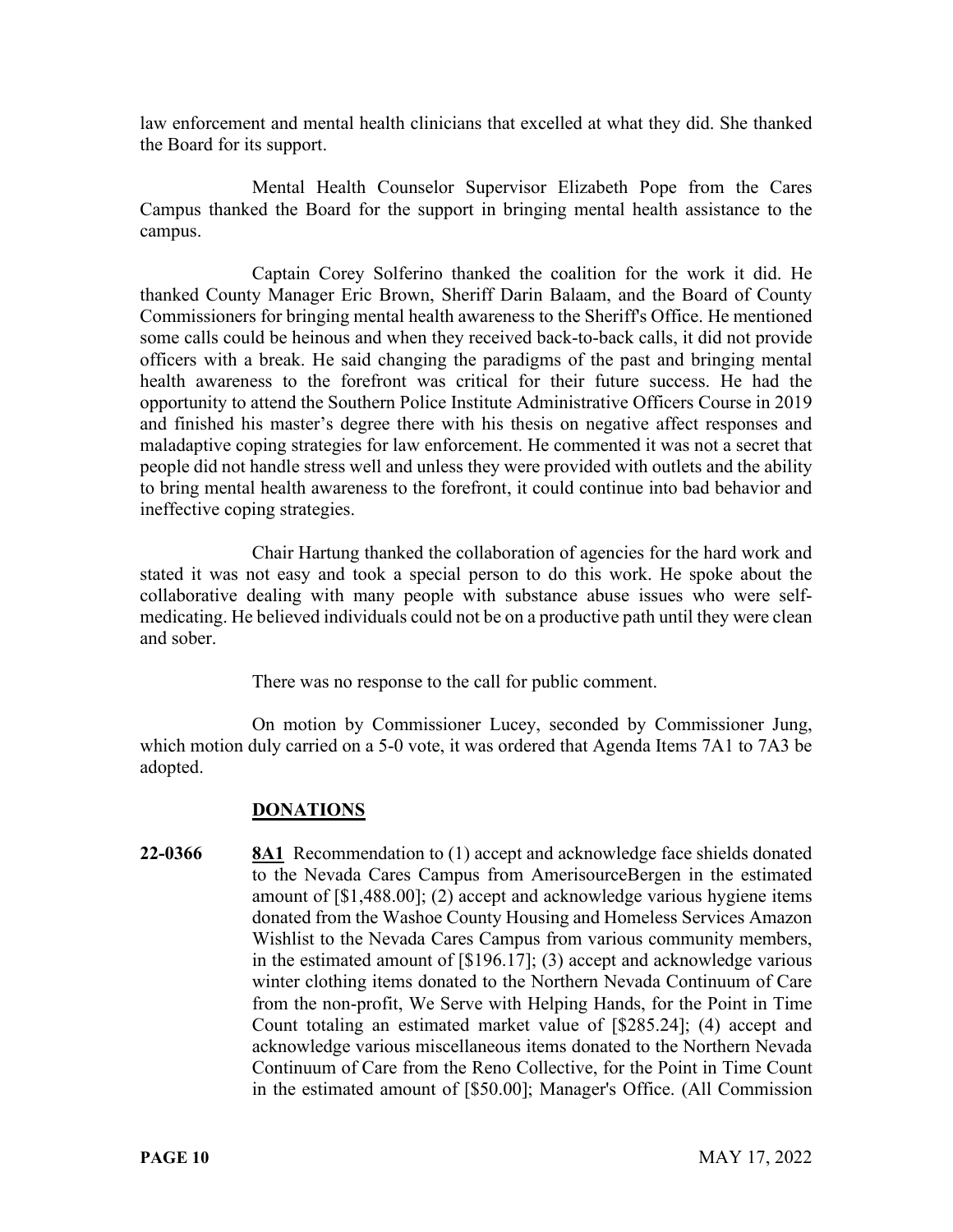Districts.)

**22-0367 8B1** Recommendation to accept a donation of non-perishable food with an estimated value of [\$15,000.00] from Convoy of Hope to the Washoe County Sheriff's Office for the Patrol Division to distribute to community members in need. Sheriff. (All Commission Districts.)

Commissioner Jung said she was proud of these programs and believed people benefited from them.

There was no response to the call for public comment.

On motion by Commissioner Jung, seconded by Commissioner Lucey, which motion duly carried on a 5-0 vote, it was ordered that Agenda Items 8A1 and 8B1 be accepted.

## **CONSENT AGENDA ITEMS** – **9A AND 9B1**

- **22-0368 9A1** Acknowledge the communications and reports received by the Clerk on behalf of the Board of County Commissioners, including the following categories: Monthly Statements/Reports; Budgets; and Tax-Delinquent Property Sales. Clerk. (All Commission Districts.)
- **22-0369 9B1** Recommendation to acknowledge a Federal 2021 Library Services and Technology Act American Rescue Plan Grant award of [\$35,132.00], no County match required, awarded to the Washoe County Law Library, Second Judicial District Court, from the Nevada State Library, Archives and Public Records retroactive from April 8, 2022 - September 30, 2022, and direct the Comptroller's Office to make the necessary budget amendments. District Court. (All Commission Districts.)

There was no response to the call for public comment on the Consent Agenda Items listed above.

On motion by Commissioner Lucey, seconded by Commissioner Jung, which motion duly carried on a 5-0 vote, it was ordered that Consent Agenda Items 9A1 and 9B1 be approved. Any and all Resolutions or Interlocal Agreements pertinent to Consent Agenda Items 9A1 and 9B1 are attached hereto and made a part of the minutes thereof.

**22-0370 AGENDA ITEM 10** Recommendation to approve an Agreement for Professional Services between Washoe County and Volunteers of America, Greater Sacramento and Northern Nevada (VOA) to provide contracted staffing to operate the Nevada Cares Campus through June 30th, 2024, for an amount not to exceed \$6,500,0000 annually; if approved, authorize the Purchasing & Contracts Manager to execute the agreement beginning July 1, 2022 through June 30, 2024 with the option to renew for three (3) one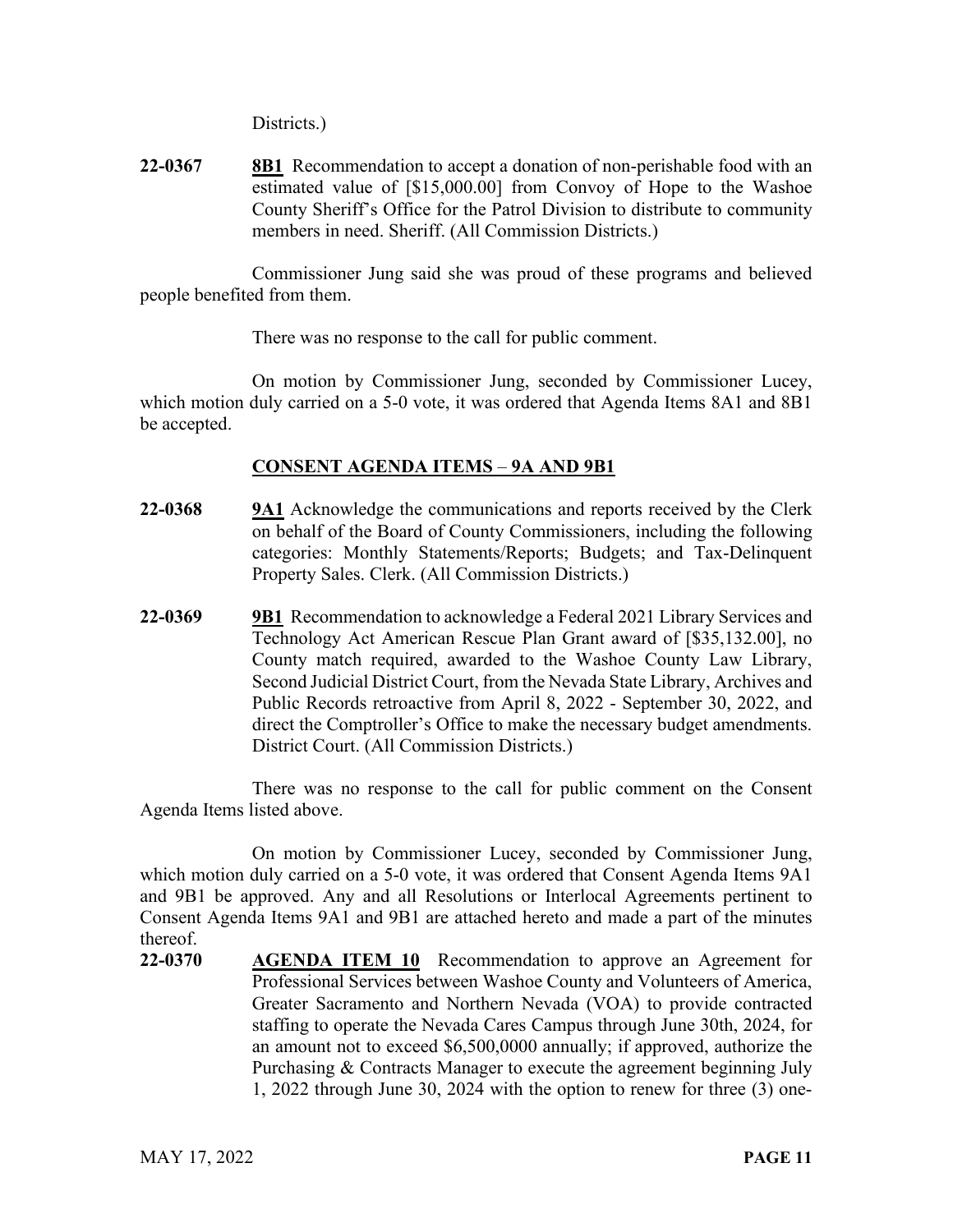year periods thereafter up to \$6,500,000 annually. Manager's Office. (All Commission Districts.)

Assistant County Manager Dave Solaro stated a typographical error was discovered in this item noting there was an additional zero at the end of \$6,500,000.

Chair Hartung asked Chief Deputy District Attorney Mary Kandaras whether there was an issue with the item. Ms. Kandaras stated in her opinion it was not an issue as later in the item the dollar amount was listed correctly, and she believed it would not affect anything.

There was no response to the call for public comment.

On motion by Commissioner Lucey, seconded by Vice Chair Hill, which motion duly carried on a 5-0 vote, it was ordered that Agenda Item 10 be approved and authorized.

**22-0371 AGENDA 11** Recommendation to 1) accept transfer of MOST services from the Washoe County Human Services Agency to the Washoe County Sheriff's Office - Operations Division retroactive to March 1, 2022. This includes all previously issued grant purchased equipment, monies, positions, and infrastructure into the new grant award recipient WCSO. On July 20, 2021, the Board of County Commissioners accepted a Subgrant Award for funds in the amount of [1,709,550 (\$854,775 per fiscal year); no county match required] from Nevada Clinical Services, Inc. and managed by the State of Nevada Division of Public and Behavioral Health retroactive from July 1, 2021, through June 30, 2023.

The State of Nevada Division of Public and Behavioral approved the updated scope of work (retroactive to 03/01/2022) and transfer to WCSO from HSA to ensure all program requirements are met. The purpose of this grant is to provide crisis and jail diversion services through a Mobile Outreach Safety Team (MOST). The target population for this team is to assist individuals with mental health conditions who have met Law Enforcement and provide them critical stabilization services and ensure they are routed through the appropriate enforcement medium 2) Further recommend authorizing the Sheriff of Washoe County and Director of Washoe County Human Services Agency to execute the First Amendment to and Assignment of Grant Agreement with Nevada Clinical Services, Inc. and related documents 3) authorize the abolishment of one vacant full-time Mental Health Counselor II position (PC#70010603), the transfer of six positions from Washoe County Human Services Agency to the Washoe County Sheriff's Office and direct Human Resources to make the necessary position changes and 4) direct the Comptroller's Office to make the necessary budget amendments. Sheriff. (All Commission Districts.)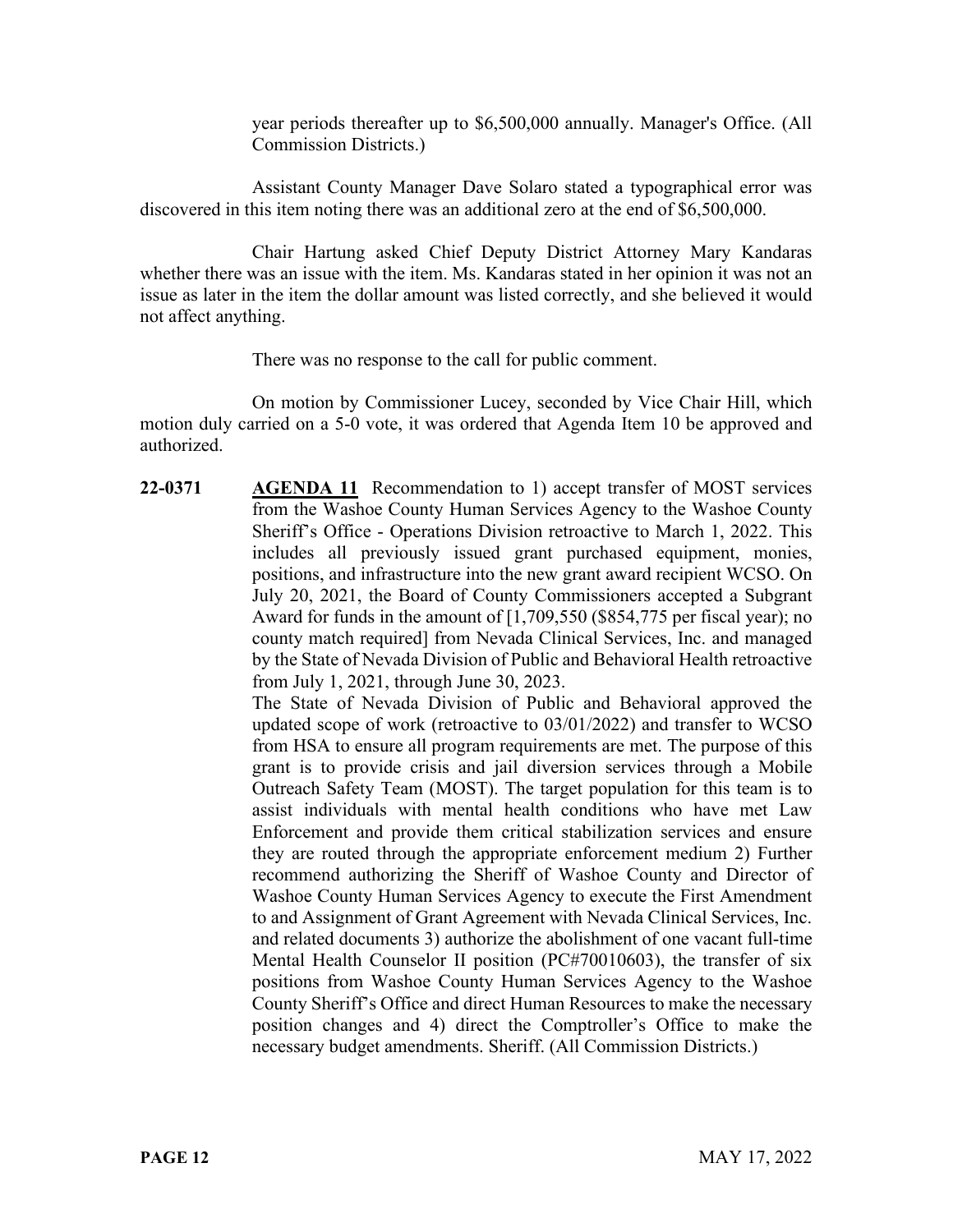Vice Chair Hill wanted to ensure these jobs stayed as caseworker positions as long as the grant was fulfilled. Captain Corey Solferino thanked Dorothy Edwards for helping spearhead this transition from HSA to the Sheriff's Office. He pointed out acting Clinician Supervisor Larisa Renner and stated that the position was being transferred from HSA to the Sheriff's Office. He said they were doing an industry best practices model where they dispatched deputies to go into the field with caseworkers to provide protection and deescalate matters if needed. He confirmed these positions were mental health-related positions and not deputies. He indicated they had already seen critical help in a short amount of time. He said last year at this time, Sheriff Darin Balaam instituted a stratifying policing initiative that established repeat address locations with multiple calls and said there had been a decline in repeat locations since this started. He asserted this partnership was long overdue and thanked Ms. Edwards for her work with the program.

Vice Chair Hill asked for an update with data to be presented in 12 months, to determine if additional resources were needed to help with future goals.

Commissioner Jung said Sheriff Balaam was the first sheriff she had worked with in 15 years who had shown humanity, compassion, and willingness to look at things differently related to law and order. She believed the position of Sheriff should be non-partisan. She thanked him for his service, noting he had transformed the way the jail was operated, showed up at mental health and substance abuse crisis calls, and transformed working across divisions and directors to ensure the County had a Sheriff that preserved safety. More importantly, she was so proud of what he had done in the community. She said it was an amazing process to work with these caseworkers and social workers and commended Sheriff Balaam for his treatment of others in the community. She expressed appreciation for the heavy-lift the Sheriff did. Sheriff Balaam said it was all the men and women behind him. He thanked Commissioner Jung for the accolades but noted they went to everyone at the Sheriff's Office and the Board. He stated the budget and hiring were a great help but said everyone was involved in the heavy lifting.

Commissioner Lucey spoke about the Mobile Outreach Safety Team (MOST) as one of the best effective tools the Board had to address certain needs in the community. He mentioned the substance abuse issues at Our Place and the Cares Campus and stated the individuals of the MOST team and deputies at the jail were able to address these issues. He asserted the County could not have an effective outreach system without a team like MOST. He expressed gratitude to the agencies for the cohesiveness and efficient ways they addressed issues in the community. He believed the outreach was greater, the money went further, and they were able to continue to address problems. He said it took the cooperation of HSA, the Sheriff's Office, budgets, and all departments involved. He expressed his support for this action. He stated this was a mental health approach and not an enforcement approach, which was the direction the County wanted to continue to go.

Chair Hartung thought this was a first step to regionalizing the Cities of Sparks and Reno with Washoe County as one team. He stressed the local agencies working together would allow caseworkers to know clients, the services they needed, and whether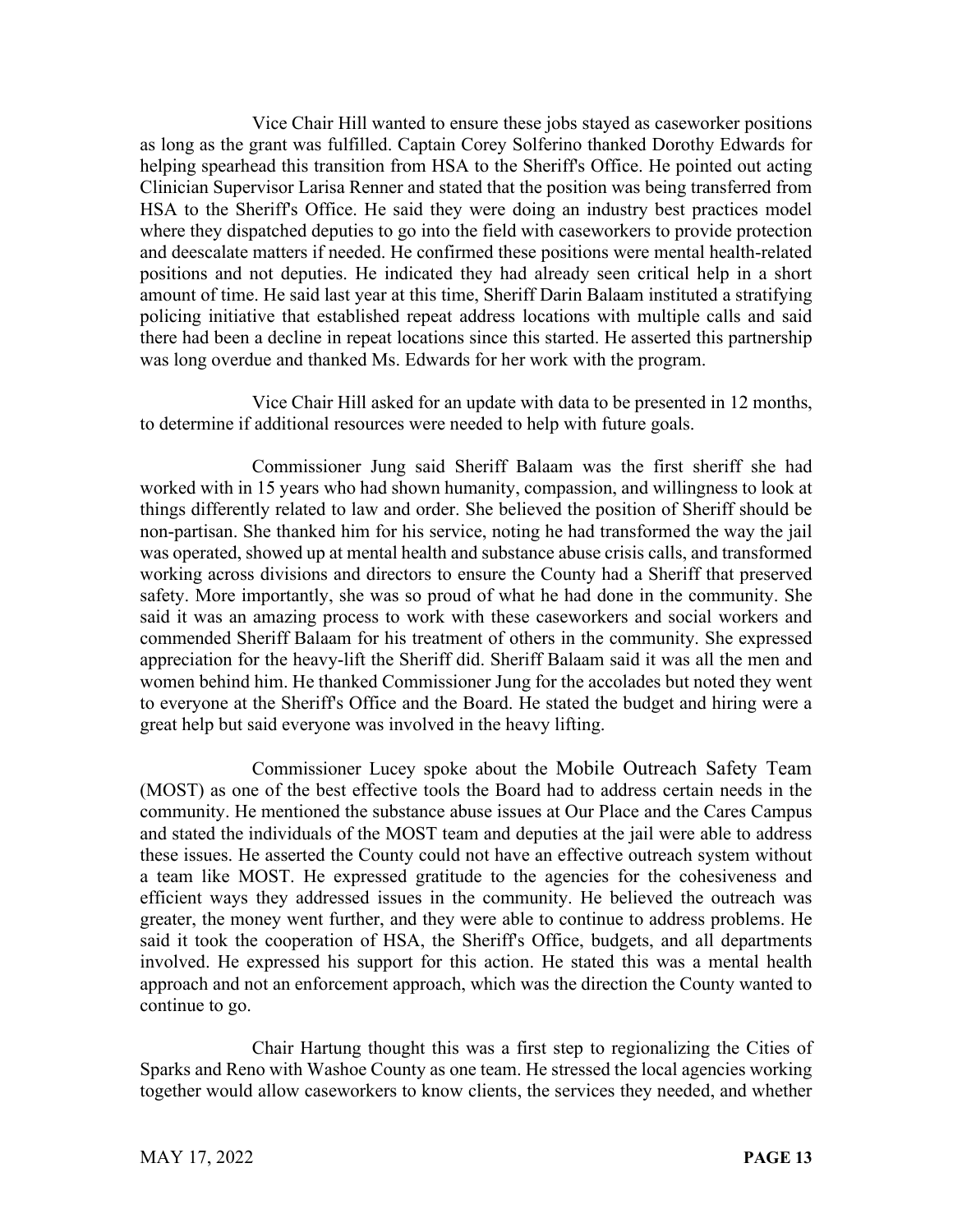they were in the process of receiving services. He thought this would allow agencies to hold clients accountable for their progress or lack of progress. He said it was important for caseworkers to not be presented as law enforcement.

Vice Chair Hill looked forward to updates from the team and to finding ways the Board could support it.

There was no response to the call for public comment.

On motion by Commissioner Lucey, seconded by Commissioner Herman, which motion duly carried on a 5-0 vote, it was ordered that Agenda Item 11be accepted, authorized, and directed.

## **PUBLIC HEARING**

#### **11:57 a.m. Chair Hartung left the meeting and Commissioner Lucey assumed the gavel.**

**22-0372 AGENDA ITEM 12** Public hearing, discussion, and possible action on the Washoe County Tentative Budget for Fiscal Year 2023 pursuant to NRS 354.596-estimated appropriations [\$965,207,730.00], as well as possible changes to the Tentative Budget and adoption of it as the Final Budget for Fiscal Year 2023 pursuant to NRS 354.598-estimated appropriations [\$1,000,375,787]. The proposed budget incorporates Board priorities of funding for existing contractual obligations, supplies, utilities, personnel costs, unfunded mandates from the 2021 Legislative session, second year property tax refunds, increasing role supporting regional Homeless Services capital improvements and operations, maintaining the County's assets and infrastructure needs, and operating budget requests. The proposed budget also includes the following actions:

1) To approve Fiscal Year 2022 financial actions as outlined-including increasing the General Fund Stabilization Reserve of fund balance to [\$4,000,000], approximately 1.04% of FY23 budgeted expenditures, pursuant to NRS 354.6115.

2) To approve a one-time unbudgeted General Fund transfer of [\$34,346,774] to the Capital Improvement Fund to support a.) approx. \$17.7M for Facilities-Building projects; b.) approx. \$2.3M for Parks projects; c.) approx. \$8.0M for Technology Infrastructure projects; d.) approx. \$2.8M for Planning projects; capital infrastructure needs; e.) approx. \$3.4M for project management, unknown cost escalations/projects shortages, etc., and a one-time transfer of [\$550,000] to the Roads Fund to support large equipment purchases.

3) To approve the changes to position control for Fiscal Year 2023 indicated on Attachment A-including 97.52 Net New Full Time Equivalent (FTE) positions and Reclassifications impacting 56.0 positions/incumbents (1.0 retro-active).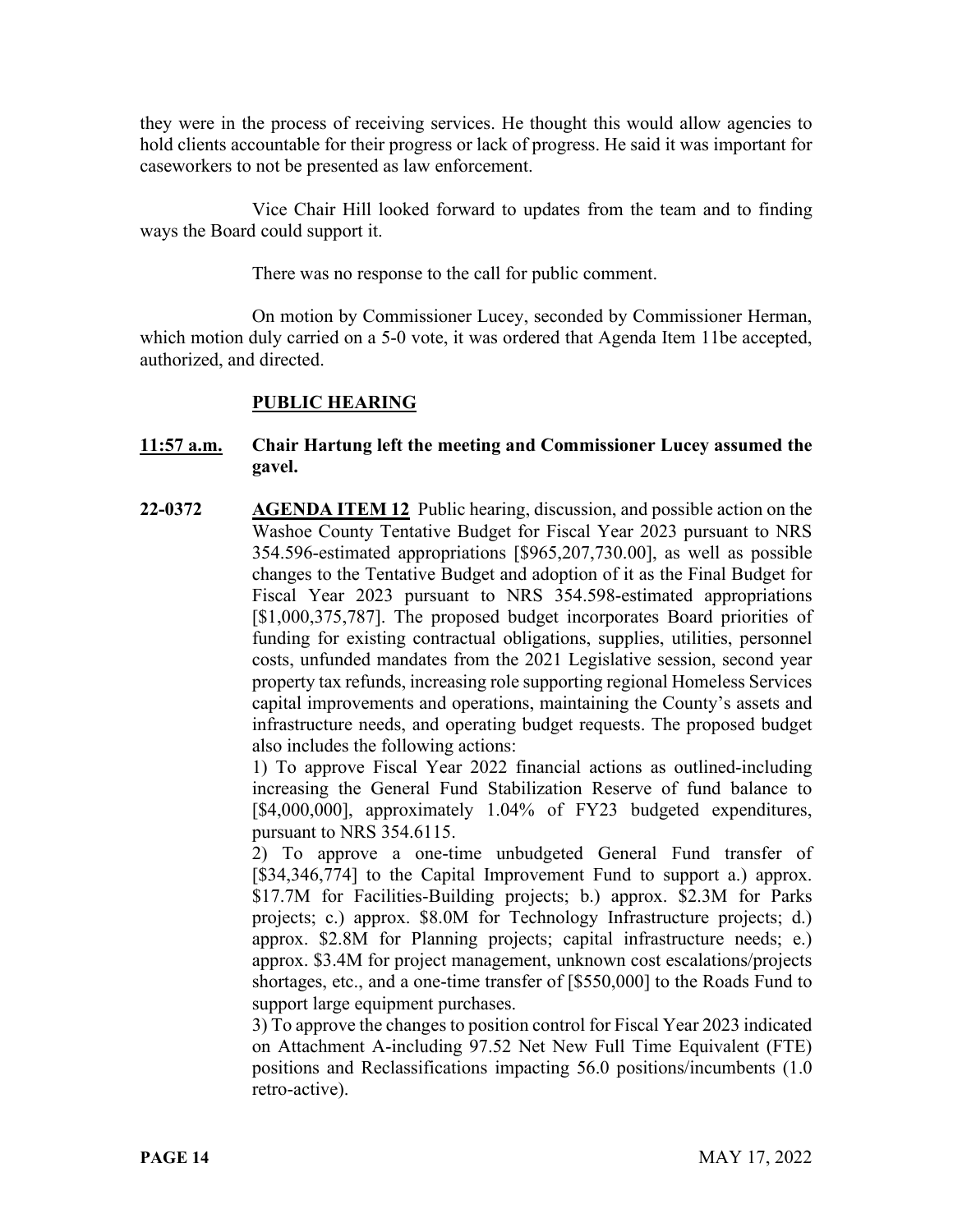If necessary to accommodate any material changes desired by the Board as identified during the hearing on the Tentative Budget, this item may be continued to May 24, 2022 at 10:00 AM. Manager's Office. (All Commission Districts.)

Budget Manager Lori Cooke conducted a PowerPoint presentation and reviewed slides with the following titles: FY 2023 Budget Timeline; Economic Outlook (2 slides); FY 2023 Budget Priorities; FY 2023 Budget (All Funds) (5 slides); FY 2023 Budget – General Fund; FY 2023 General Fund Budget (2 slides); General Fund – Fund Balance; FY 2023 Recommended General Fund Budget (3 slides); Highlighted Other Funds; FY 2023 Recommended Homelessness Fund Budget; FY 2023 Recommended Budget Other Funds; FY 2023 Recommended Budget CIP; FY 2023 Recommended Budget; and Questions/Discussion.

#### **12:01 p.m. Chair Hartung returned to the meeting.**

Commissioner Lucey asked about a table on the slide titled FY 2023 General Fund Budget and wondered about the other intergovernmental funds FY 2022 estimate to the FY 2023 tentative budget showing a 31.8 percent loss in revenue, a loss of \$3.8 million. Ms. Cooke stated that included the Federal Emergency Management Agency reimbursement that was augmented in the budget and that total was used as a revenue and a use leaving a variance of \$4 million.

Ms. Cooke admitted the five-year forecast of the fund balance made her a bit nervous due to collective bargaining agreements that were still pending. She said there would be variabilities until they knew the impacts of those agreements since compensation was the largest expense. She indicated they would continue to update the forecast as the agreements were approved.

Chair Hartung wondered whether the legislative positions were unfunded mandates and counted 17 full-time equivalents (FTE) he thought were from Assembly Bill 424 (AB 424). Ms. Cooke explained all the FTEs seen on the list were from AB 424. She said the other legislative impacts related to elections were handled mid-year for the Registrar of Voters and had to be added in contingency for mid-year and were recommended for funding; she indicated the positions were not considered as new FTEs because they were technically already on the books. She explained the Public Guardian FTEs were reclassifications of positions and not new positions.

Assistant County Manager Dave Solaro, on behalf of County Manager Eric Brown, thanked the departments for the work done throughout the budget process. He thanked the budget team for the work it did with each department to ensure the services and level of service were set as directed by the Board.

Chair Hartung brought up the unfunded mandates and expressed his frustrations. He thought it would be interesting to total all the unfunded mandates from the legislative sessions over the years, stating there were 28 FTEs because of AB 424 alone.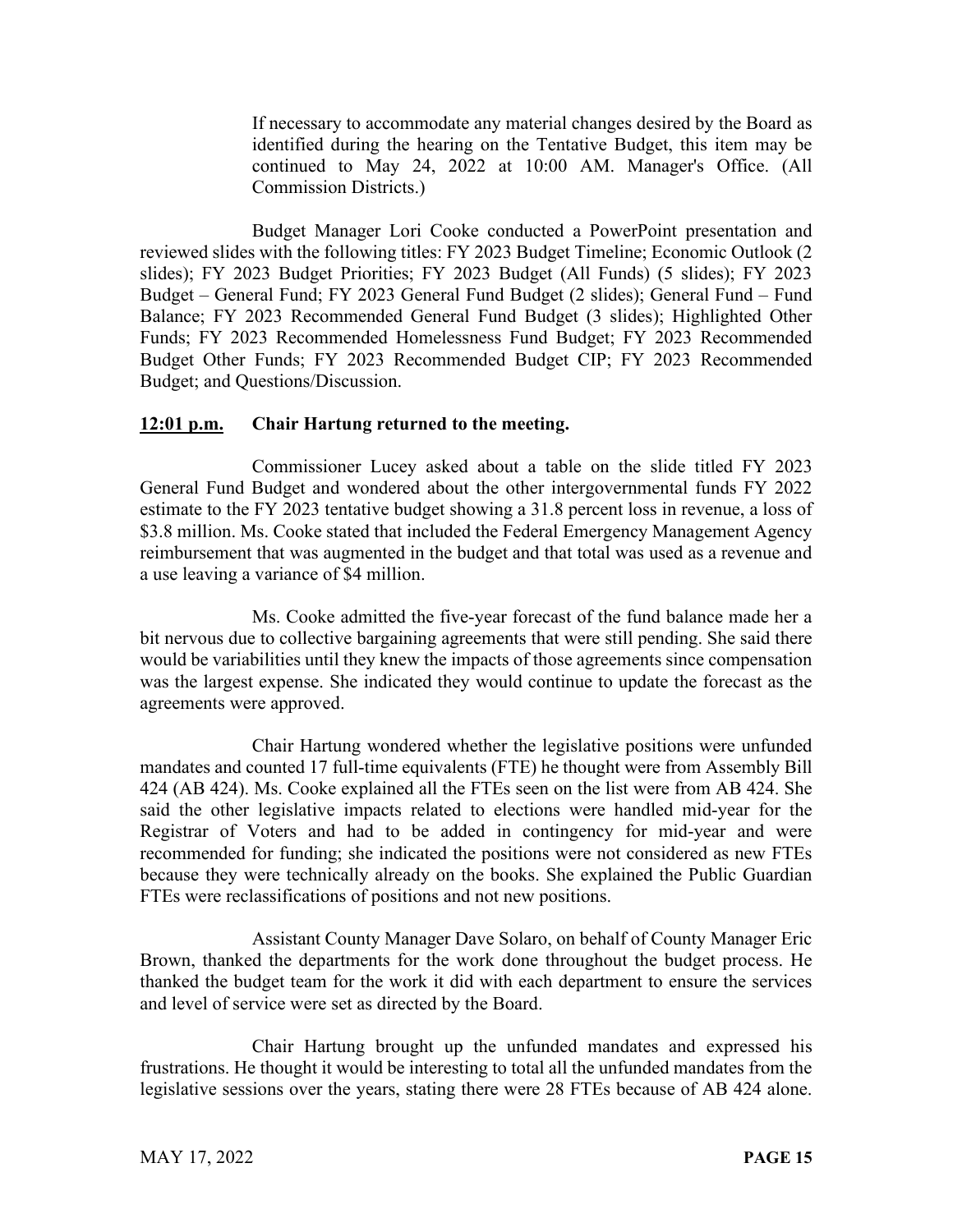He believed these were FTEs that could be going to libraries, parks, the Sheriff's Office, and other areas in the community. He asserted it would be nice if the State provided the money for the FTEs it determined were needed.

Vice Chair Hill understood there was an organizational class and compensation study and wanted clarification on whether that was in process. Ms. Cooke said that question would need to be deferred to human resources (HR). She knew it was something that had been discussed as a necessary study but was unsure of the standing of a classification and compensation study. She believed some departments had worked with HR to have a study conducted. Vice Chair Hill thought she saw something in the budget for that study for HR. She expressed concern that the County was not wage competitive and the workload of employees could be increasing. She wondered whether there would be mid-cycle budget changes if that did occur this year. Ms. Cooke stated she was not aware of any mid-cycle changes but said it could occur if approved by the Board and would be represented in the following year's budget. She thought more information about impacts on the budget and timing for changes would need to be brought forward before any changes were made and it would be a type of transition plan. Vice Chair Hill asked Ms. Cooke to keep the Board apprised of any progress on this study. She thanked the departments for getting the reclasses in for the budget. She expressed excitement about moving forward with this budget and the great new positions that would serve the community.

County Clerk Jan Galassini stated an email was received from Mr. Chase Janvrin and a copy was placed on file.

Chair Hartung clarified with Chief Deputy District Attorney Mary Kandaras that the item could be approved in one motion. Ms. Kandaras stated that was acceptable with a motion to adopt.

On motion by Vice Chair Hill, seconded by Commissioner Jung, which motion duly carried on a 5-0 vote, it was ordered that Agenda Item 12 be adopted.

**22-0373 AGENDA ITEM 13** Discussion and possible action on the County Manager's recommended Capital Improvement Plan (CIP) for Fiscal Years 2023-2027 and direct the County Manager to submit the CIP to the State of Nevada and others by August 1, 2022 as required by NRS 354.5945 [FY 2023 total appropriations of \$159,346,804] which requires all local governments annually to prepare a five-year capital improvement plan to be submitted to the State Department of Taxation and County Debt Management Commission by August 1st of each year. The CIP is a fiveyear plan for the County's capital improvements for park facilities, including trails, open space, and regional parks; libraries; roads under purview of the County; purchase of light and heavy fleet equipment; utilities infrastructure; capital outlay for major equipment; and County buildings and other facilities. The CIP is limited to capital projects with an estimated cost of \$100,000 or more for assets that have a life-span of more than one year, as part of the reporting requirements of the State and under Board of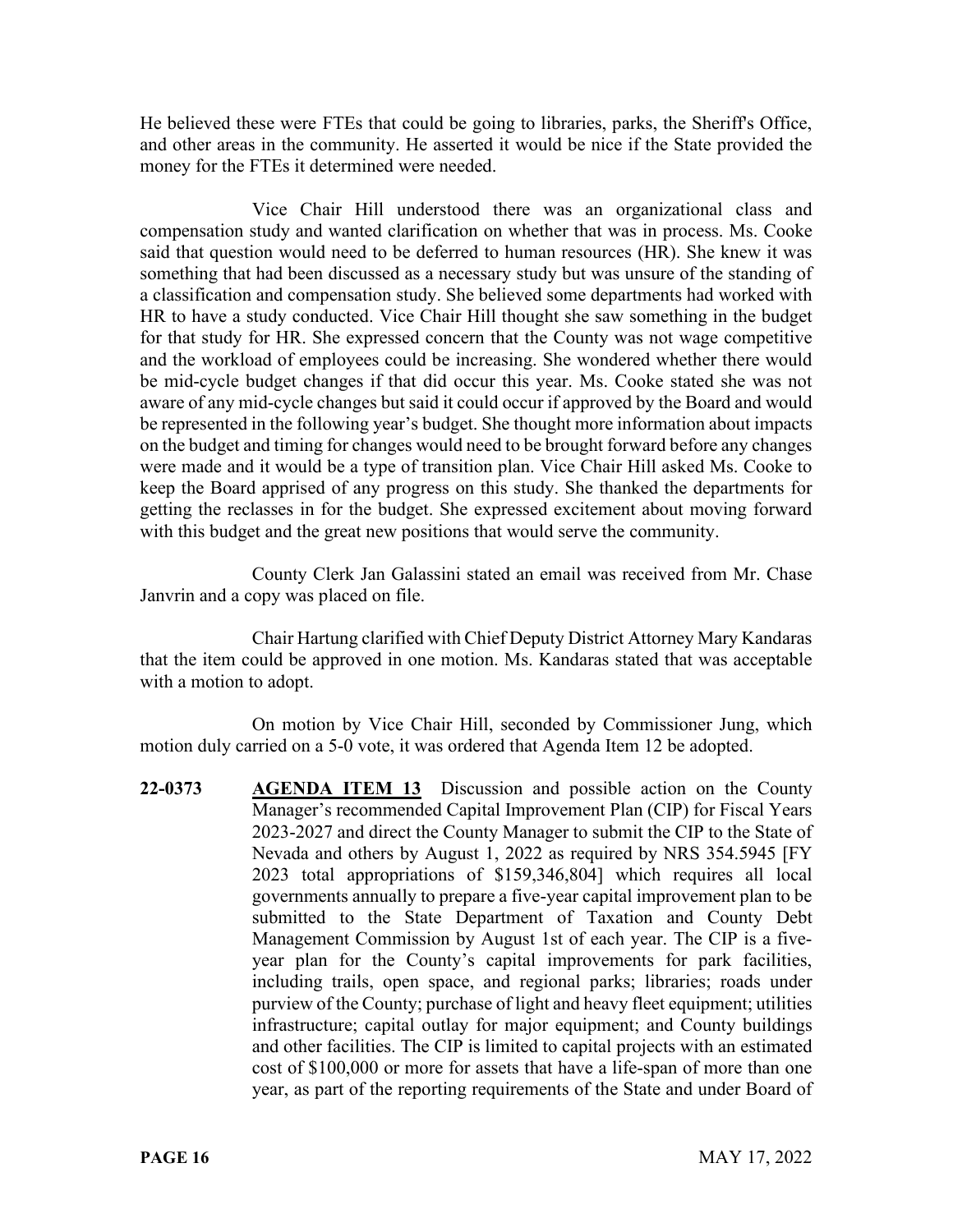County Commissioner (BCC) policies. Manager's Office. (All Commission Districts.)

Budget Manager Lori Cooke conducted a PowerPoint presentation and reviewed slides with the following titles: Five-Year Capital Improvement Plan (2 slides); FY 2023 Capital Improvement Fund CIP – Fund; CIP Fund – FY 2022 One-Time Transfer (2 slides); CIP Fund – FY 2023 One-Time Transfer; FY 2023 Parks Capital Fund; FY 2023 Utilities Fund; FY 2023 Road and Equipment Services Funds; Capital Improvement Program; and Questions/Discussion.

Ms. Cooke stated this was the State required five-year CIP that needed to be adopted by the Board and submitted to the Department of Taxation and Debt Management Commission by August 1.

Chair Hartung asked whether broadband fiber to Gerlach was grant-funded. Ms. Cooke stated it was not grant-funded and noted a lot was going on with fiber and broadband. Assistant County Manager Dave Solaro understood this item was funded through the State. Ms. Cooke stated information on e-rates indicated the County would be responsible for about 40 percent of the project costs and said there was some money it wanted to have earmarked for broadband.

Chair Hartung asked about broadband and fiber for Wadsworth. He stated it was difficult for citizens to receive high-speed connections. He hoped the route to Gerlach went through Wadsworth and could be easily accessed. Mr. Solaro said he would make a note of that but indicated it did start in Wadsworth and headed north to Gerlach.

Ms. Cooke spoke about the Parks Capital Fund and noted if a project was not completed within the fiscal year, it was carried over into the next fiscal year.

Chair Hartung said the Utilities Fund came from the ratepayer fund and not through general taxes. Ms. Cooke confirmed that was correct and said it came from the ratepayer fund or the connection fees fund.

Ms. Cooke spoke about the Road and Equipment Services Funds and noted revenue was generated by undesignated street cuts and street cut permits but there were expenses associated with the work. She mentioned the 2023 projects for equipment services and commented the replacement of heavy and light equipment could be delayed due to various shortages.

Vice Chair Hill looked forward to working with staff on infrastructure and ARPA funding to support parks and the North Valleys Library. She expressed support for the CIP and thought these investments for the community were long overdue.

There was no response to the call for public comment.